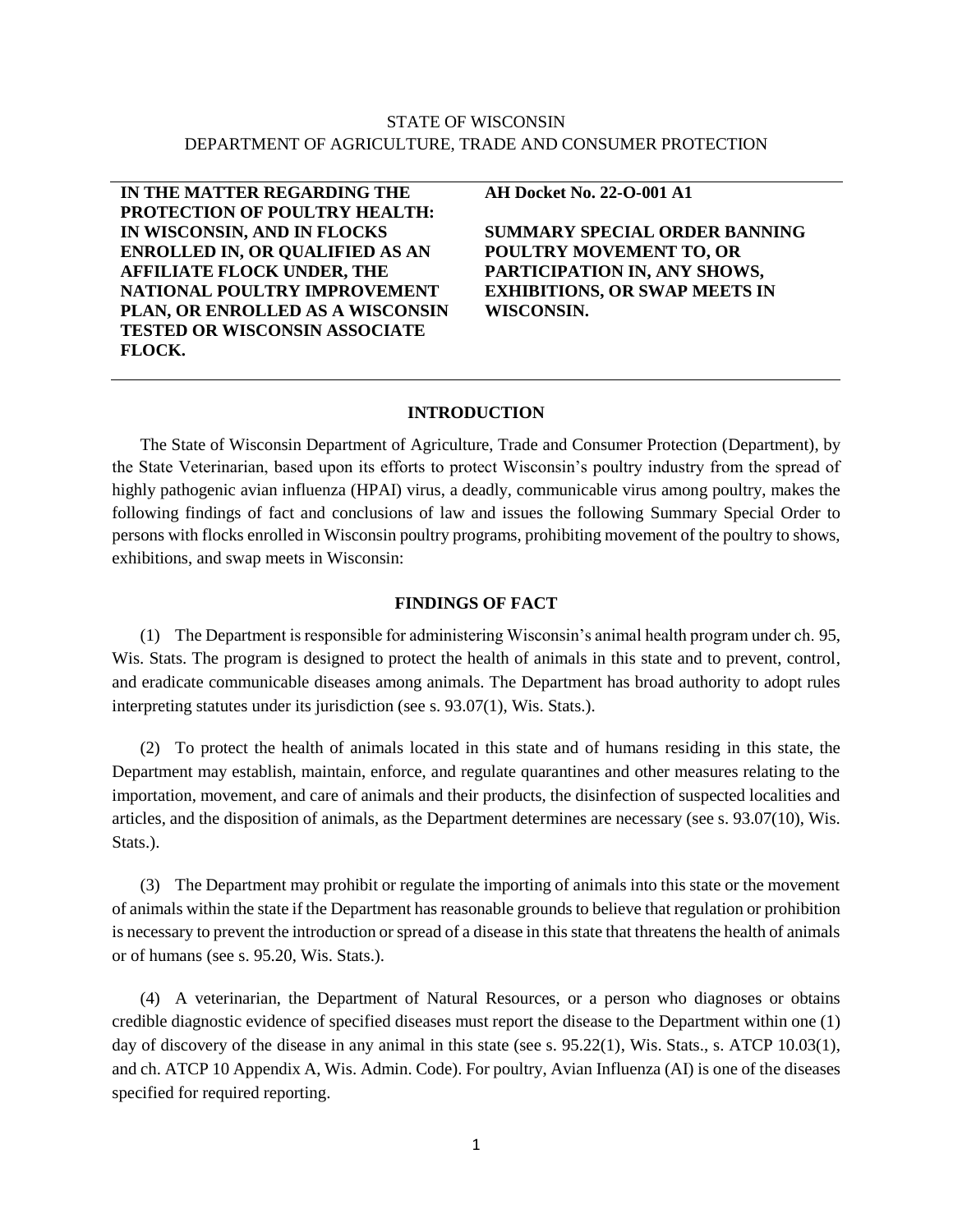(5) To ensure that poultry is disease-free, and to facilitate the movement of poultry in Wisconsin, persons can enroll their poultry flock in any of the following programs: the national poultry improvement plan, an affiliate flock under the national poultry improvement plan, a Wisconsin tested flock, or a Wisconsin associate flock. All of these programs are administered through the Department. If poultry is not enrolled in one of these programs, it must be individually tested for certain diseases before it can be moved.

(6) AI viruses can be classified as highly pathogenic (HPAI) or low pathogenic (LPAI) strains based on the severity of the illness they cause. HPAI is an extremely infectious and fatal form of the disease that, once established, can spread rapidly from flock to flock. LPAI typically causes only minor illness and sometimes manifests no clinical signs. However, some LPAI virus strains are capable of mutating under field conditions into HPAI viruses.

(7) Outbreaks of the HPAI virus have occurred recently in 16 other states, leading to the depopulation of poultry.

(8) The HPAI virus was confirmed at a commercial poultry flock in Jefferson County, Wisconsin, on Monday, March 14, 2022. Since 2015, this is the first confirmed case of HPAI in Wisconsin. The Department and the United States Department of Agriculture (USDA) are working closely with animal health officials on a joint incident response. The affected premises will not move poultry products and birds on the property will be depopulated to prevent the spread of the disease. Birds from the flock will not enter the food system.

(9) On March, 15, 2022, the Department issued a Summary Special Order (22-O-001) banning poultry movement to, or participation in, any shows, exhibitions, or swap meets in Jefferson County, Wisconsin.

(10) Since the issuance of the Summary Special Order (22-O-001), HPAI has been identified in other locations in Wisconsin. On March 31, 2022, HPAI was identified in the wild bird population in Wisconsin. On March 31, 2022, HPAI was identified in a flock in Rock County. On April 6, 2022, HPAI was identified in a flock in Racine County.

(11) While lethal to domestic poultry, the strain of virus detected in Wisconsin is not known to cause disease in humans and is not expected to pose a risk to public health or the food supply.

(12) There is no known treatment that cures the HPAI virus.

(13) Transmission can be minimized by limiting the commingling of poultry between farms, and by poultry producers using proper biosecurity methods, including washing trucks and trailers between loads, washing and disinfecting boots and clothing, and establishing a line of separation between clean and dirty areas.

(14) During the spring season, Wisconsin poultry producers often participate in shows, exhibitions, and swap meets with other poultry producers.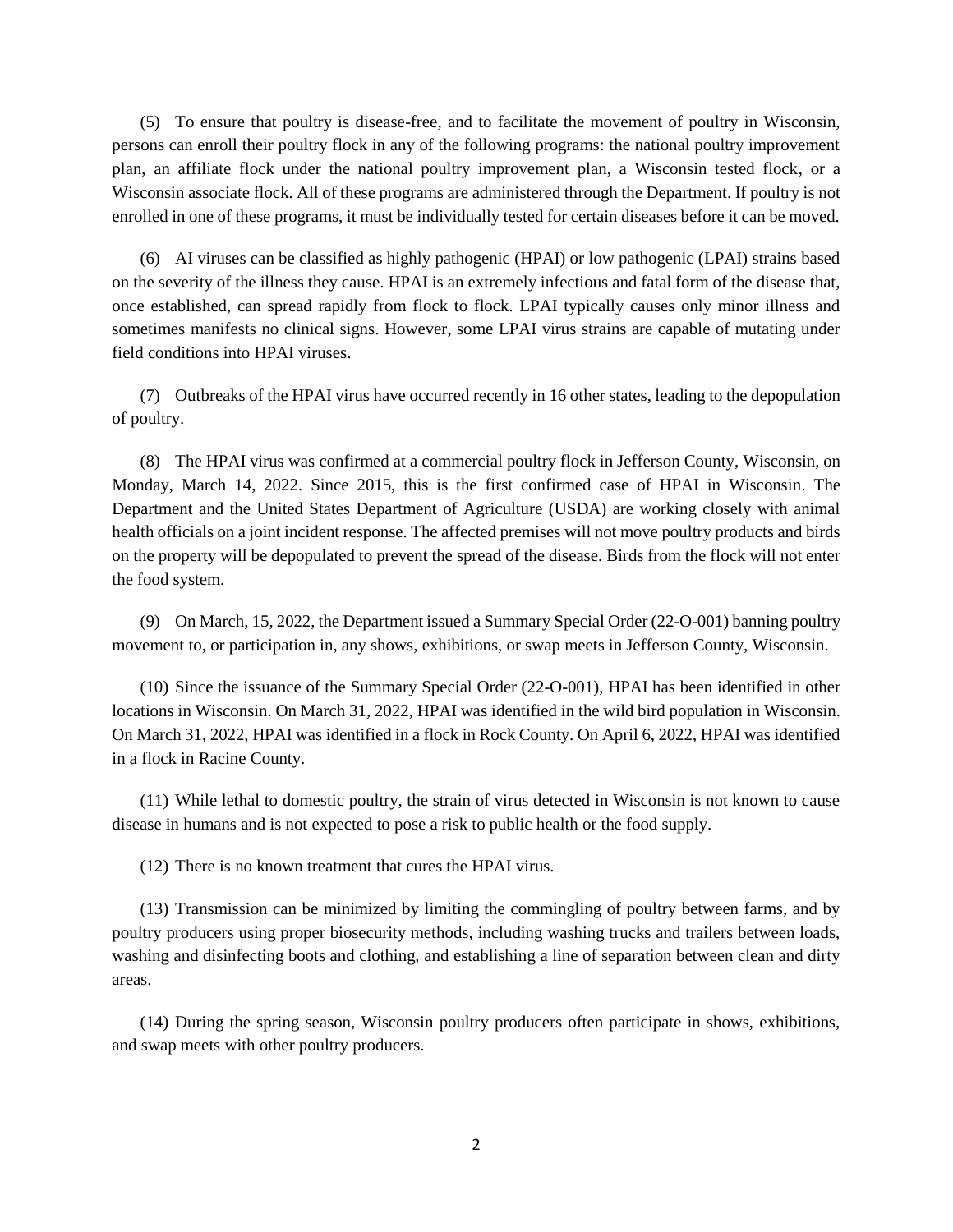(15) No person may use poultry or farm-raised game birds or their eggs for breeding or hatching, or for exhibition at a fair or livestock exhibition, unless the birds originate from a flock enrolled in the national poultry improvement plan (and meet certain classifications), a flock that qualifies as an affiliate flock under the national poultry improvement plan, or a flock that is enrolled as a Wisconsin tested flock or a Wisconsin associate flock. In the case of individual birds, other requirements must be met (see s. ATCP 10.40(1), Wis. Admin. Code.).

(16) Flocks that are enrolled in programs described in par. (15) must meet specified disease testing and may not be commingled with any birds that are not part of the enrolled flock, except at shows and exhibitions where all birds have tested negative for certain diseases (see ss. ATCP 10.40(4) and (6), Wis. Admin. Code.). This provision also applies to individual birds under par. (15).

(17) Often, poultry at these shows, exhibitions, and swap meets are commingled with other poultry. These poultry may be exposed to the HPAI virus, return home, and possibly expose additional poultry at the farm-of-origin to the disease.

(18) Due to the risk of exposure to HPAI and the risk of spreading HPAI, flock owners must not participate in any shows, exhibitions, or swap meets.

## **CONCLUSIONS OF LAW**

(1) Under chs. 93 and 95, Wis. Stats., the Department has jurisdiction over the protection of the health of animals in this state and the authority to prevent, control, and eradicate communicable diseases among animals through quarantines and other measures. The Department is authorized to take this action to protect poultry health in Wisconsin.

(2) The HPAI virus is a communicable disease that is extremely infectious and fatal, and, once established, could spread rapidly from flock to flock.

(3) Commingling of poultry with other poultry increases the chances of exposure to HPAI. Returning the same poultry to their home farms increases the likelihood of spreading the disease. Limiting the commingling of poultry with other poultry will prevent and control the spread of the HPAI virus.

(4) Regulating and prohibiting the movement of poultry to shows, exhibitions, and swap meets is necessary to prevent the spread of the HPAI virus in Wisconsin that threatens the health of poultry in this state.

#### **ORDER**

Based upon the above stated findings of fact and conclusions of law, and, in accordance with ss. 93.07(10) and 95.20, Wis. Stats., IT IS HEREBY ORDERED that:

(1) Poultry are banned from any movement to, or participation in, any shows, exhibitions, and swap meets held in Wisconsin.